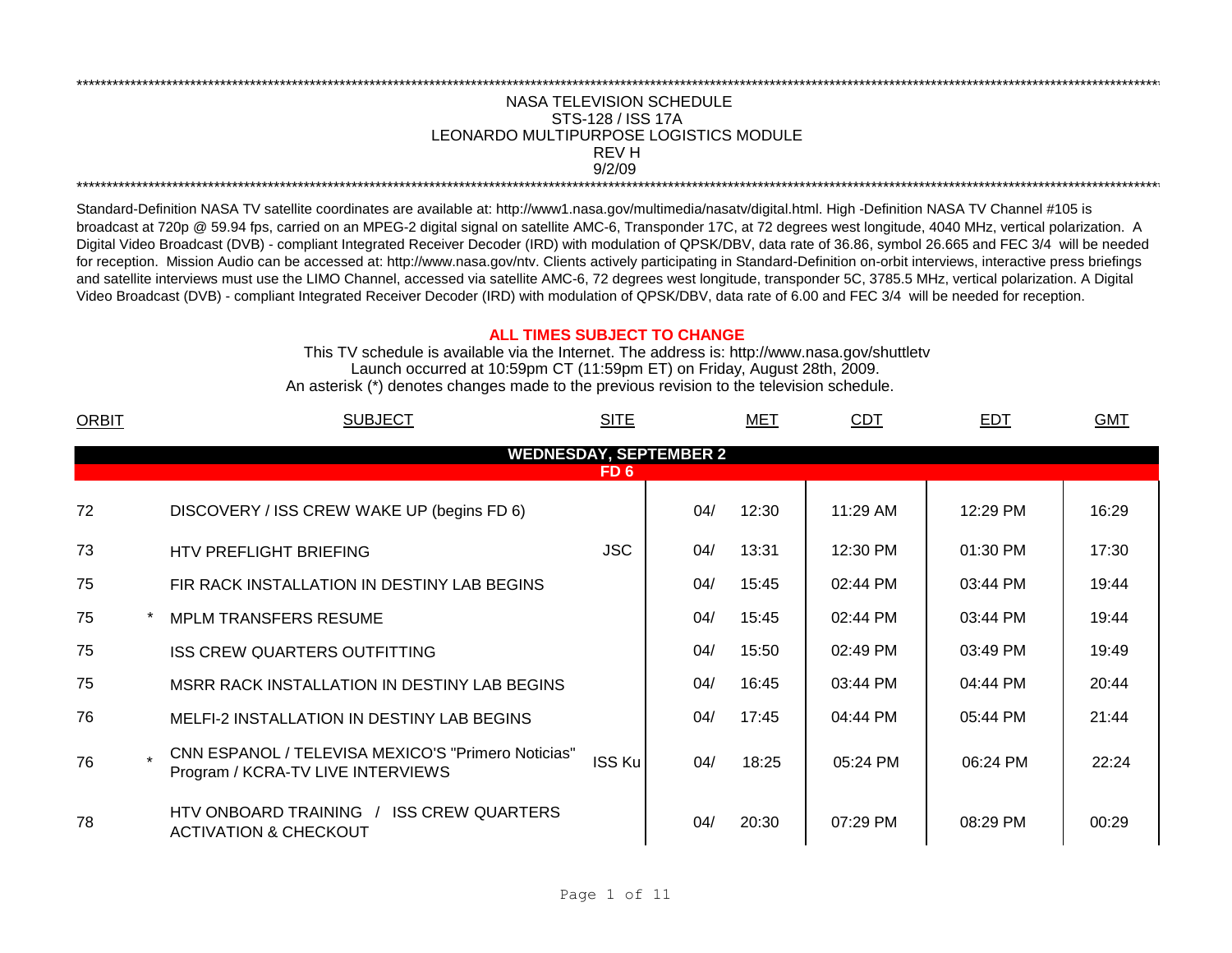| <b>ORBIT</b>     | <b>SUBJECT</b>                                                                                                                       | <b>SITE</b>   |                              | <b>MET</b> | CDT        | <b>EDT</b> | <b>GMT</b> |  |  |  |
|------------------|--------------------------------------------------------------------------------------------------------------------------------------|---------------|------------------------------|------------|------------|------------|------------|--|--|--|
| 78               | <b>MISSION STATUS BRIEFING</b>                                                                                                       | <b>JSC</b>    | 04/                          | 20:31      | 07:30 PM   | 08:30 PM   | 00:30      |  |  |  |
| 78               | REPLAY OF LIVE INTERVIEWS WITH ENGLISH<br><b>INTERPRETATION</b>                                                                      | <b>JSC</b>    | 04/                          | 21:31      | 08:30 PM   | 09:30 PM   | 01:30      |  |  |  |
| 79               | TWITTER / YOU TUBE PAO EVENT (in native language<br>only)                                                                            | <b>ISS Ku</b> | 04/                          | 21:56      | 08:55 PM   | 09:55 PM   | 01:55      |  |  |  |
| 79               | REPLAY OF TWITTER / YOU TUBE PAO EVENT WITH<br><b>ENGLISH INTERPRETATION</b>                                                         |               | 04/                          | 23:01      | 10:00 PM   | 11:00 PM   | 03:00      |  |  |  |
| 80               | EVA # 2 PROCEDURE REVIEW                                                                                                             |               | 05/                          | 00:25      | 11:24 PM   | 12:24 AM   | 04:24      |  |  |  |
|                  |                                                                                                                                      |               | <b>THURSDAY, SEPTEMBER 3</b> |            |            |            |            |  |  |  |
| <b>FD 6/FD 7</b> |                                                                                                                                      |               |                              |            |            |            |            |  |  |  |
| 82               | EVA # 2 CAMPOUT BEGINS (Olivas and Fuglesang)                                                                                        |               | 05/                          | 02:55      | 01:54 AM   | 02:54 AM   | 06:54      |  |  |  |
| 83               | <b>ISS CREW SLEEP BEGINS</b>                                                                                                         |               | 05/                          | 04:00      | 02:59 AM   | 03:59 AM   | 07:59      |  |  |  |
| 83               | <b>DISCOVERY CREW SLEEP BEGINS</b>                                                                                                   |               | 05/                          | 04:30      | 03:29 AM   | 04:29 AM   | 08:29      |  |  |  |
| 83               | FLIGHT DAY 6 HIGHLIGHTS (replayed on the hour during                                                                                 | <b>JSC</b>    | 05/                          | 05:01      | 04:00 AM   | 05:00 AM   | 09:00      |  |  |  |
| 85               | HIGH DEFINITION FLIGHT DAY 6 CREW HIGHLIGHTS (if<br>available; on the NASA-TV HDTV Channel; replays at<br>10:00am CT and 11:00am CT) | <b>JSC</b>    | 05/                          | 09:01      | 08:00 AM   | 09:00 AM   | 13:00      |  |  |  |
| 86               | <b>VIDEO FILE</b>                                                                                                                    | HQ            | 05/                          | 09:01      | 08:00 AM   | 09:00 AM   | 13:00      |  |  |  |
| 87               | <b>ISS FLIGHT DIRECTOR UPDATE</b>                                                                                                    | <b>JSC</b>    | 05/                          | 10:01      | 09:00 AM   | 10:00 AM   | 14:00      |  |  |  |
| 88               | THE LEADING EDGE: NASA AERONAUTICS<br>(NASA-TV Education Channel #102 only)                                                          | HQ            | 05/                          | 11:01      | 10:00 AM   | 11:00 AM   | 15:00      |  |  |  |
| 88               | ISS FLIGHT DIRECTOR UPDATE REPLAY                                                                                                    | <b>JSC</b>    | 05/                          | 11:46      | 10:45 AM   | 11:45 AM   | 15:45      |  |  |  |
| 88               | DISCOVERY / ISS CREW WAKE UP (begins FD 7)                                                                                           |               | 05/                          | 12:30      | $11:29$ AM | 12:29 PM   | 16:29      |  |  |  |
| 89               | EVA # 2 PREPARATIONS RESUME                                                                                                          |               | 05/                          | 13:05      | 12:04 PM   | 01:04 PM   | 17:04      |  |  |  |
|                  |                                                                                                                                      |               |                              |            |            |            |            |  |  |  |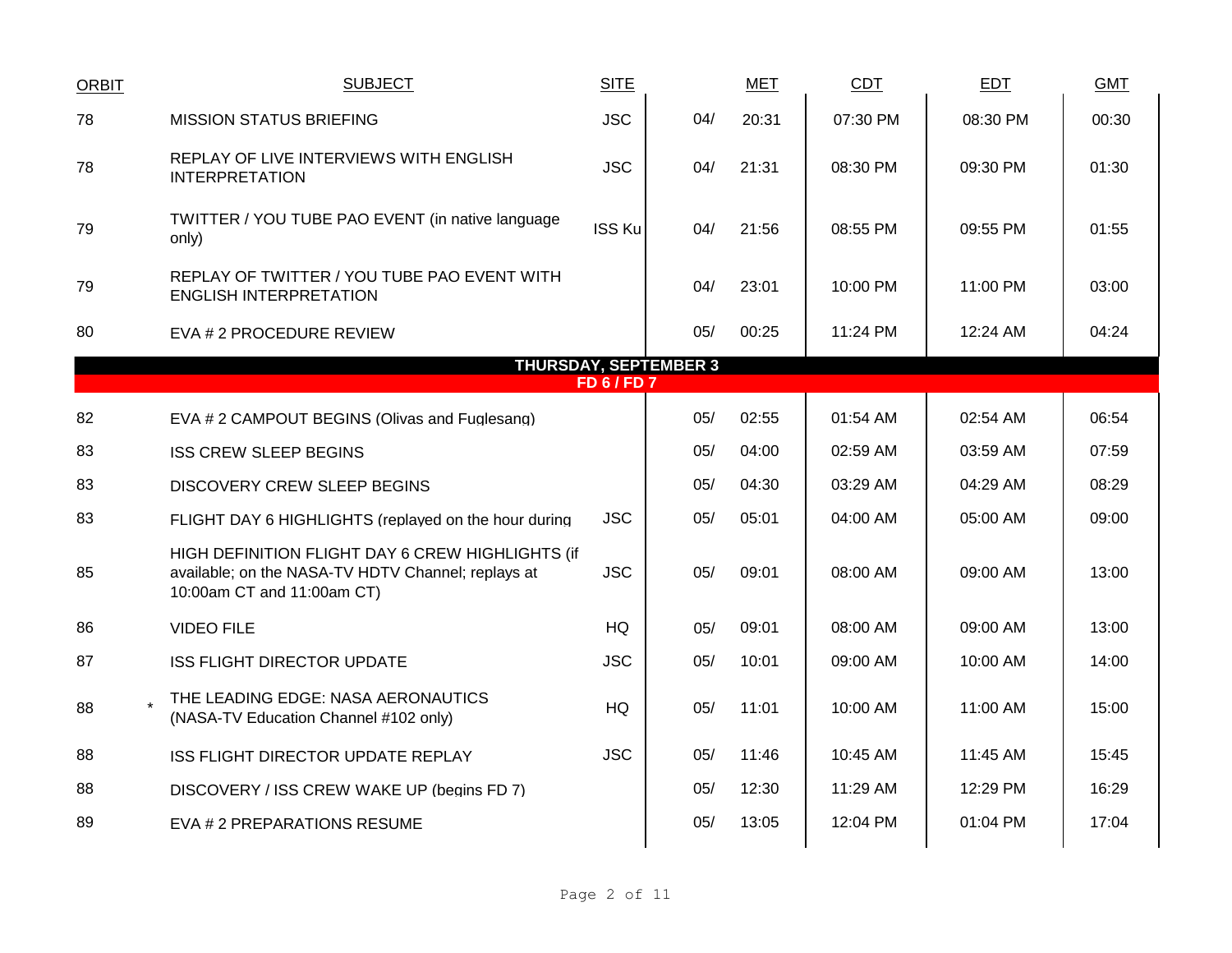| <b>ORBIT</b>    | <b>SUBJECT</b>                                                                                                                      | <b>SITE</b>    |                            | MET   | <b>CDT</b> | <b>EDT</b> | <b>GMT</b> |
|-----------------|-------------------------------------------------------------------------------------------------------------------------------------|----------------|----------------------------|-------|------------|------------|------------|
| $\overline{90}$ | <b>MPLM TRANSFERS RESUME</b>                                                                                                        |                | 05/                        | 15:30 | 02:29 PM   | 03:29 PM   | 19:29      |
| 91              | EVA # 2 BEGINS (Olivas and Fuglesang)                                                                                               |                | 05/                        | 17:20 | 04:19 PM   | 05:19 PM   | 21:19      |
| 92              | NEW ATA REMOVAL FROM LMC                                                                                                            |                | 05/                        | 18:15 | 05:14 PM   | 06:14 PM   | 22:14      |
| 93              | NEW ATA INSTALLATION ONTO P1 TRUSS BEGINS                                                                                           |                | 05/                        | 19:35 | 06:34 PM   | 07:34 PM   | 23:34      |
| 93              | OLD ATA REMOVAL FROM SSRMS END EFFECTOR                                                                                             |                | 05/                        | 20:00 | 06:59 PM   | 07:59 PM   | 23:59      |
| 94              | OLD ATA INSTALLATION ONTO LMC                                                                                                       |                | 05/                        | 21:55 | 08:54 PM   | 09:54 PM   | 01:54      |
| 96              | EVA # 2 ENDS                                                                                                                        |                | 05/                        | 23:50 | 10:49 PM   | 11:49 PM   | 03:49      |
|                 |                                                                                                                                     |                | <b>FRIDAY, SEPTEMBER 4</b> |       |            |            |            |
|                 |                                                                                                                                     | <b>FD7/FD8</b> |                            |       |            |            |            |
| 97              | <b>MISSION STATUS BRIEFING</b>                                                                                                      | <b>JSC</b>     | 06/                        | 01:31 | 12:30 AM   | 01:30 AM   | 05:30      |
| 98              | <b>ISS CREW SLEEP BEGINS</b>                                                                                                        |                | 06/                        | 03:30 | 02:29 AM   | 03:29 AM   | 07:29      |
| 98              | DISCOVERY CREW SLEEP BEGINS                                                                                                         |                | 06/                        | 04:00 | 02:59 AM   | 03:59 AM   | 07:59      |
| 99              | FLIGHT DAY 7 HIGHLIGHTS (replayed on the hour during<br>crew sleep)                                                                 | <b>JSC</b>     | 06/                        | 04:01 | 03:00 AM   | 04:00 AM   | 08:00      |
| 102             | HIGH DEFINITION FLIGHT DAY 7 CREW HIGHLIGHTS (if<br>available; on the NASA-TV HDTV Channel; replays at<br>9:00am CT and 10:00am CT) | <b>JSC</b>     | 06/                        | 08:01 | 07:00 AM   | 08:00 AM   | 12:00      |
| 102             | <b>VIDEO FILE</b>                                                                                                                   | <b>HQ</b>      | 06/                        | 08:01 | 07:00 AM   | 08:00 AM   | 12:00      |
| 103             | <b>ISS FLIGHT DIRECTOR UPDATE</b>                                                                                                   | <b>JSC</b>     | 06/                        | 09:31 | 08:30 AM   | 09:30 AM   | 13:30      |
| 103             | ISS FLIGHT DIRECTOR UPDATE REPLAY                                                                                                   | <b>JSC</b>     | 06/                        | 10:46 | 09:45 AM   | 10:45 AM   | 14:45      |
| 104             | DISCOVERY / ISS CREW WAKE UP (begins FD 8)                                                                                          |                | 06/                        | 12:00 | 10:59 AM   | 11:59 AM   | 15:59      |
| 106             | DISCOVERY / ISS OFF-DUTY PERIOD BEGINS                                                                                              |                | 06/                        | 15:00 | 01:59 PM   | 02:59 PM   | 18:59      |
| 107             | <b>MISSION STATUS BRIEFING</b>                                                                                                      | <b>JSC</b>     | 06/                        | 17:01 | 04:00 PM   | 05:00 PM   | 21:00      |
| 109             | JOINT CREW NEWS CONFERENCE                                                                                                          | ISS Ku         | 06/                        | 20:55 | 07:54 PM   | 08:54 PM   | 00:54      |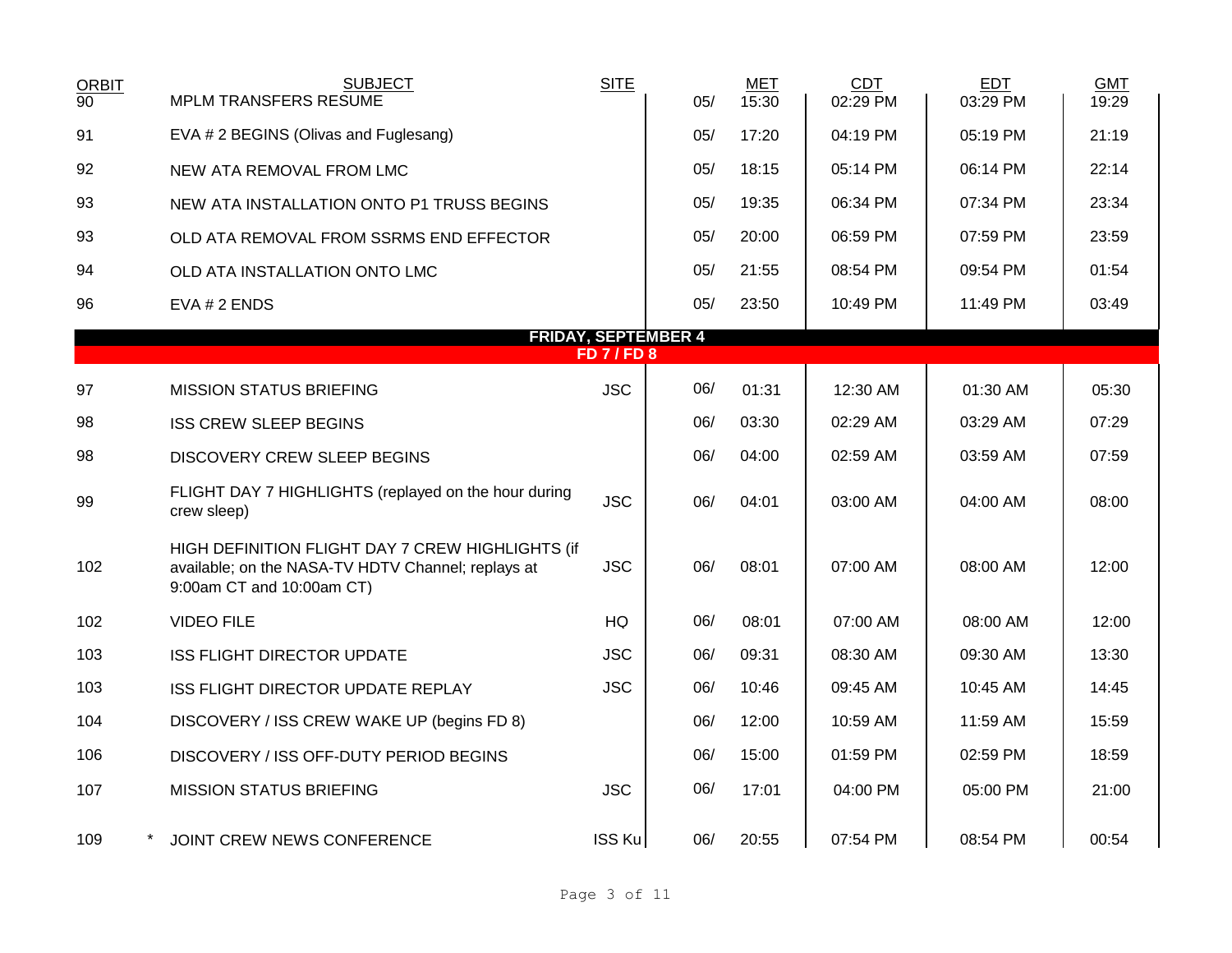| <b>ORBIT</b> | <b>SUBJECT</b>                                                                                                                      | <b>SITE</b>      |                              | MET   | CDT      | EDT      | <b>GMT</b> |
|--------------|-------------------------------------------------------------------------------------------------------------------------------------|------------------|------------------------------|-------|----------|----------|------------|
| 110          | <b>MPLM TRANSFERS RESUME</b>                                                                                                        |                  | 06/                          | 21:35 | 08:34 PM | 09:34 PM | 01:34      |
| 110          | JOINT CREW NEWS CONFERENCE REPLAY WITH<br><b>ENGLISH INTERPRETATION</b>                                                             | <b>JSC</b>       | 06/                          | 22:01 | 09:00 PM | 10:00 PM | 02:00      |
| 111          | EVA # 3 PROCEDURE REVIEW                                                                                                            |                  | 06/                          | 23:55 | 10:54 PM | 11:54 PM | 03:54      |
|              |                                                                                                                                     |                  | <b>SATURDAY, SEPTEMBER 5</b> |       |          |          |            |
|              |                                                                                                                                     | <b>FD 8/FD 9</b> |                              |       |          |          |            |
| 113          | EVA #3 CAMPOUT BEGINS (Olivas and Fuglesang)                                                                                        |                  | 07/                          | 02:25 | 01:24 AM | 02:24 AM | 06:24      |
| 114          | <b>ISS CREW SLEEP BEGINS</b>                                                                                                        |                  | 07/                          | 03:30 | 02:29 AM | 03:29 AM | 07:29      |
| 114          | DISCOVERY CREW SLEEP BEGINS                                                                                                         |                  | 07/                          | 04:00 | 02:59 AM | 03:59 AM | 07:59      |
| 115          | FLIGHT DAY 8 HIGHLIGHTS (replayed on the hour during<br>crew sleep)                                                                 | <b>JSC</b>       | 07/                          | 04:01 | 03:00 AM | 04:00 AM | 08:00      |
| 117          | HIGH DEFINITION FLIGHT DAY 8 CREW HIGHLIGHTS (if<br>available; on the NASA-TV HDTV Channel; replays at<br>9:00am CT and 10:00am CT) | <b>JSC</b>       | 07/                          | 08:01 | 07:00 AM | 08:00 AM | 12:00      |
| 118          | <b>ISS FLIGHT DIRECTOR UPDATE</b>                                                                                                   | <b>JSC</b>       | 07/                          | 09:31 | 08:30 AM | 09:30 AM | 13:30      |
| 119          | ISS FLIGHT DIRECTOR UPDATE REPLAY                                                                                                   | <b>JSC</b>       | 07/                          | 10:46 | 09:45 AM | 10:45 AM | 14:45      |
| 119          | DISCOVERY / ISS CREW WAKE UP (begins FD 9)                                                                                          |                  | 07/                          | 12:00 | 10:59 AM | 11:59 AM | 15:59      |
| 120          | EVA #3 PREPARATIONS RESUME                                                                                                          |                  | 07/                          | 12:35 | 11:34 AM | 12:34 PM | 16:34      |
| 122          | <b>MPLM TRANSFERS RESUME</b>                                                                                                        |                  | 07/                          | 16:35 | 03:34 PM | 04:34 PM | 20:34      |
| 123          | EVA #3 BEGINS (Olivas and Fuglesang)                                                                                                |                  | 07/                          | 16:50 | 03:49 PM | 04:49 PM | 20:49      |
| 123          | S3 PAS DEPLOYMENT                                                                                                                   |                  | 07/                          | 17:25 | 04:24 PM | 05:24 PM | 21:24      |
| 124          | RGA #2 REMOVAL / REPLACEMENT BEGINS                                                                                                 |                  | 07/                          | 18:55 | 05:54 PM | 06:54 PM | 22:54      |
| 125          | PMA 3 HEATER CABLE CONNECTIONS / S0 RPCM<br>REMOVAL & REPLACEMENT                                                                   |                  | 07/                          | 19:55 | 06:54 PM | 07:54 PM | 23:54      |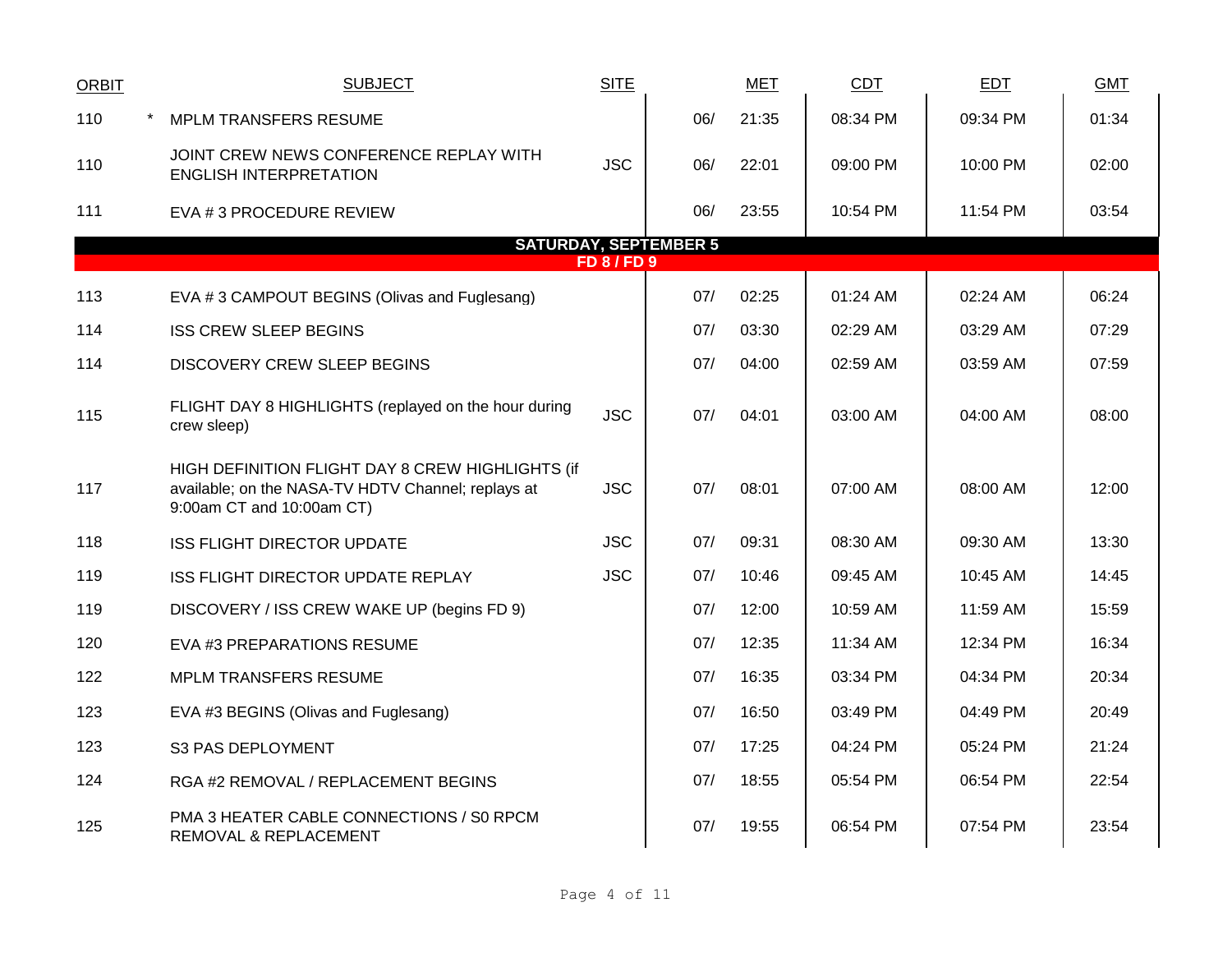| <b>ORBIT</b> | <b>SUBJECT</b>                                                                                                                      | <b>SITE</b>         |                            | MET   | <b>CDT</b> | EDT      | <b>GMT</b> |
|--------------|-------------------------------------------------------------------------------------------------------------------------------------|---------------------|----------------------------|-------|------------|----------|------------|
| 125          | TRANQUILITY NODE 3 AVIONICS CABLE ROUTING                                                                                           |                     | 07/                        | 20:40 | 07:39 PM   | 08:39 PM | 00:39      |
| 126          | EVA #3 ENDS                                                                                                                         |                     | 07/                        | 23:20 | 10:19 PM   | 11:19 PM | 03:19      |
|              |                                                                                                                                     | <b>FD 9 / FD 10</b> | <b>SUNDAY, SEPTEMBER 6</b> |       |            |          |            |
| 128          | <b>MISSION STATUS BRIEFING</b>                                                                                                      | <b>JSC</b>          | 08/                        | 01:01 | 12:00 AM   | 01:00 AM | 05:00      |
| 129          | <b>ISS CREW SLEEP BEGINS</b>                                                                                                        |                     | 08/                        | 03:00 | 01:59 AM   | 02:59 AM | 06:59      |
| 130          | DISCOVERY CREW SLEEP BEGINS                                                                                                         |                     | 08/                        | 03:30 | 02:29 AM   | 03:29 AM | 07:29      |
| 130          | FLIGHT DAY 9 HIGHLIGHTS (replayed on the hour during<br>crew sleep)                                                                 | <b>JSC</b>          | 08/                        | 04:01 | 03:00 AM   | 04:00 AM | 08:00      |
| 132          | HIGH DEFINITION FLIGHT DAY 9 CREW HIGHLIGHTS (if<br>available; on the NASA-TV HDTV Channel; replays at<br>9:00am CT and 10:00am CT) | <b>JSC</b>          | 08/                        | 08:01 | 07:00 AM   | 08:00 AM | 12:00      |
| 134          | <b>ISS FLIGHT DIRECTOR UPDATE</b>                                                                                                   | <b>JSC</b>          | 08/                        | 09:01 | 08:00 AM   | 09:00 AM | 13:00      |
| 134          | ISS FLIGHT DIRECTOR UPDATE REPLAY                                                                                                   | <b>JSC</b>          | 08/                        | 10:46 | 09:45 AM   | 10:45 AM | 14:45      |
| 135          | DISCOVERY / ISS CREW WAKE UP (begins FD 10)                                                                                         |                     | 08/                        | 11:30 | 10:29 AM   | 11:29 AM | 15:29      |
| 136          | KFOX-TV / KXAN-TV / MILITARY TIMES LIVE<br><b>INTERVIEWS</b>                                                                        | <b>ISS Ku</b>       | 08/                        | 13:55 | 12:54 PM   | 01:54 PM | 17:54      |
| 137          | MPLM TRANSFERS RESUME                                                                                                               |                     | 08/                        | 14:30 | 01:29 PM   | 02:29 PM | 18:29      |
| 138          | HARMONY NODE 2 CBM CONTROLLER PANEL<br><b>INSTALLATION</b>                                                                          |                     | 08/                        | 15:40 | 02:39 PM   | 03:39 PM | 19:39      |
| 138          | <b>MISSION STATUS BRIEFING</b>                                                                                                      | <b>JSC</b>          | 08/                        | 17:01 | 04:00 PM   | 05:00 PM | 21:00      |
| 141          | DISCOVERY CREW OFF DUTY PERIOD BEGINS                                                                                               |                     | 08/                        | 20:30 | 07:29 PM   | 08:29 PM | 00:29      |
|              |                                                                                                                                     |                     |                            |       |            |          |            |
|              | <b>MONDAY, SEPTEMBER 7</b>                                                                                                          | FD 10 / FD 11       |                            |       |            |          |            |
|              |                                                                                                                                     |                     |                            |       |            |          |            |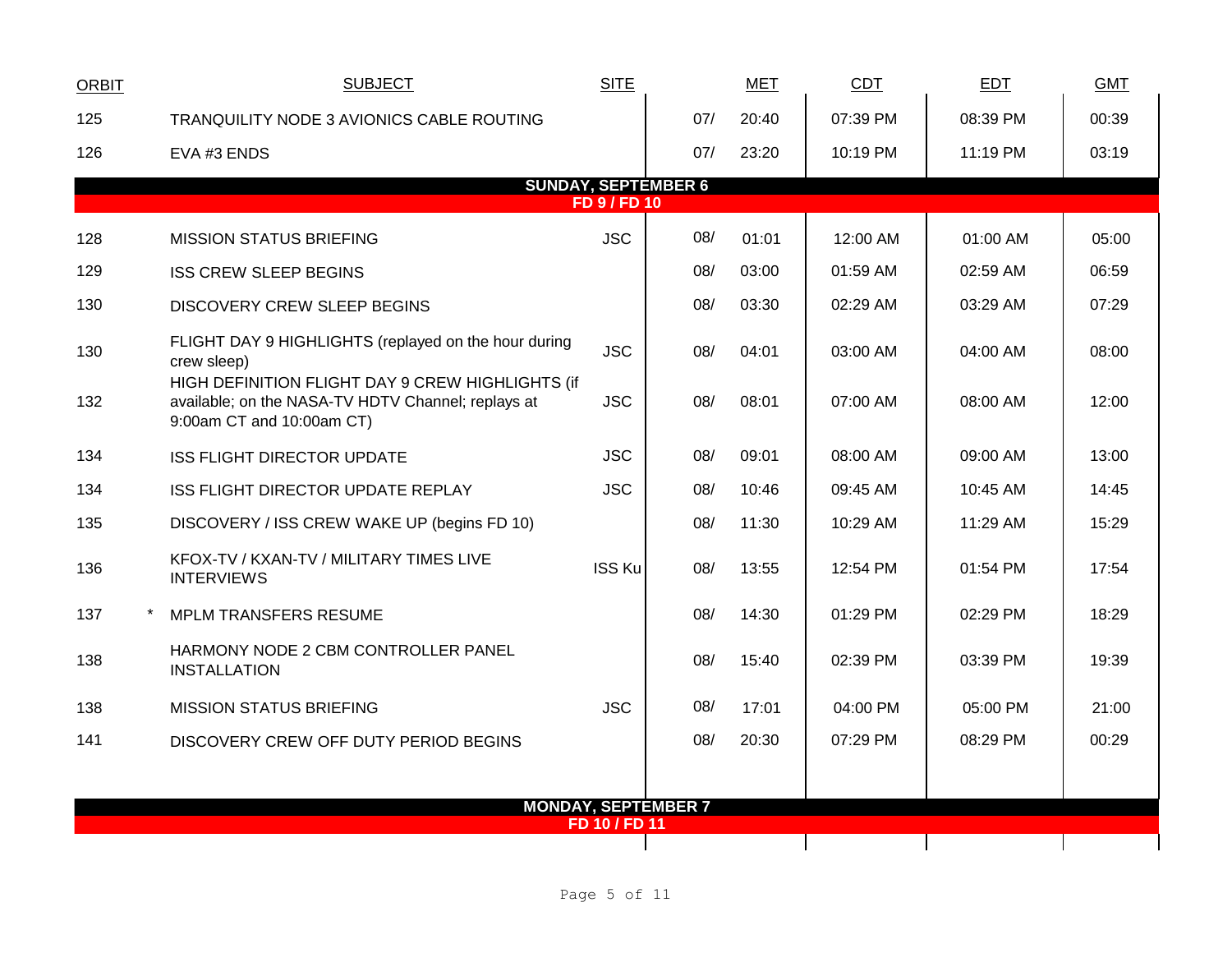| <b>ORBIT</b> | <b>SUBJECT</b>                                                                                                                       | <b>SITE</b> |     | MET   | <b>CDT</b> | <b>EDT</b> | <b>GMT</b> |
|--------------|--------------------------------------------------------------------------------------------------------------------------------------|-------------|-----|-------|------------|------------|------------|
| 144          | <b>ESA PAO EVENT</b>                                                                                                                 | ISS Ku      | 09/ | 01:10 | 12:09 AM   | 01:09 AM   | 05:09      |
| 144          | REPLAY OF ESA PAO EVENT WITH ENGLISH<br><b>INTERPRETATION</b>                                                                        | <b>JSC</b>  | 09/ | 02:31 | 01:30 AM   | 02:30 AM   | 06:30      |
| 145          | <b>ISS CREW SLEEP BEGINS</b>                                                                                                         |             | 09/ | 03:00 | 01:59 AM   | 02:59 AM   | 06:59      |
| 145          | <b>DISCOVERY CREW SLEEP BEGINS</b>                                                                                                   |             | 09/ | 03:30 | 02:29 AM   | 03:29 AM   | 07:29      |
| 145          | FLIGHT DAY 10 HIGHLIGHTS (replayed on the hour during<br>crew sleep)                                                                 | <b>JSC</b>  | 09/ | 04:01 | 03:00 AM   | 04:00 AM   | 08:00      |
| 147          | HIGH DEFINITION FLIGHT DAY 10 CREW HIGHLIGHTS<br>(if available; on the NASA-TV HDTV Channel; replays at<br>9:00am CT and 10:00am CT) | <b>JSC</b>  | 09/ | 08:01 | 07:00 AM   | 08:00 AM   | 12:00      |
| 147          | <b>VIDEO FILE</b>                                                                                                                    | <b>HQ</b>   | 09/ | 08:01 | 07:00 AM   | 08:00 AM   | 12:00      |
| 148          | <b>ISS FLIGHT DIRECTOR UPDATE</b>                                                                                                    | <b>JSC</b>  | 09/ | 08:31 | 07:30 AM   | 08:30 AM   | 12:30      |
| 150          | ISS FLIGHT DIRECTOR UPDATE REPLAY                                                                                                    | <b>JSC</b>  | 09/ | 10:46 | 09:45 AM   | 10:45 AM   | 14:45      |
| 151          | DISCOVERY / ISS CREW WAKE UP (begins FD 11)                                                                                          |             | 09/ | 11:30 | 10:29 AM   | 11:29 AM   | 15:29      |
| 151          | <b>CREW CHOICE DOWNLINK</b>                                                                                                          |             | 09/ | 13:15 | 12:14 PM   | 01:14 PM   | 17:14      |
| 151          | MPLM EGRESS AND DEACTIVATION                                                                                                         |             | 09/ | 13:35 | 12:34 PM   | 01:34 PM   | 17:34      |
| 152          | TELEMUNDO / WTSP-TV / UNIVISION LIVE INTERVIEWS ISS Ku                                                                               |             | 09/ | 14:10 | 01:09 PM   | 02:09 PM   | 18:09      |
| 153          | REPLAY OF LIVE INTERVIEWS WITH ENGLISH<br><b>INTERPRETATION</b>                                                                      | <b>JSC</b>  | 09/ | 15:31 | 02:30 PM   | 03:30 PM   | 19:30      |
| 154          | <b>SSRMS GRAPPLES MPLM</b>                                                                                                           |             | 09/ | 18:15 | 05:14 PM   | 06:14 PM   | 22:14      |
| 155          | <b>SSRMS DEMATE MPLM FROM HARMONY</b>                                                                                                |             | 09/ | 19:30 | 06:29 PM   | 07:29 PM   | 23:29      |
| 156          | SSRMS BERTHS MPLM IN DISCOVERY'S PAYLOAD BAY                                                                                         |             | 09/ | 21:00 | 07:59 PM   | 08:59 PM   | 00:59      |
| 156          | <b>MISSION STATUS BRIEFING</b>                                                                                                       | <b>JSC</b>  | 09/ | 21:01 | 08:00 PM   | 09:00 PM   | 01:00      |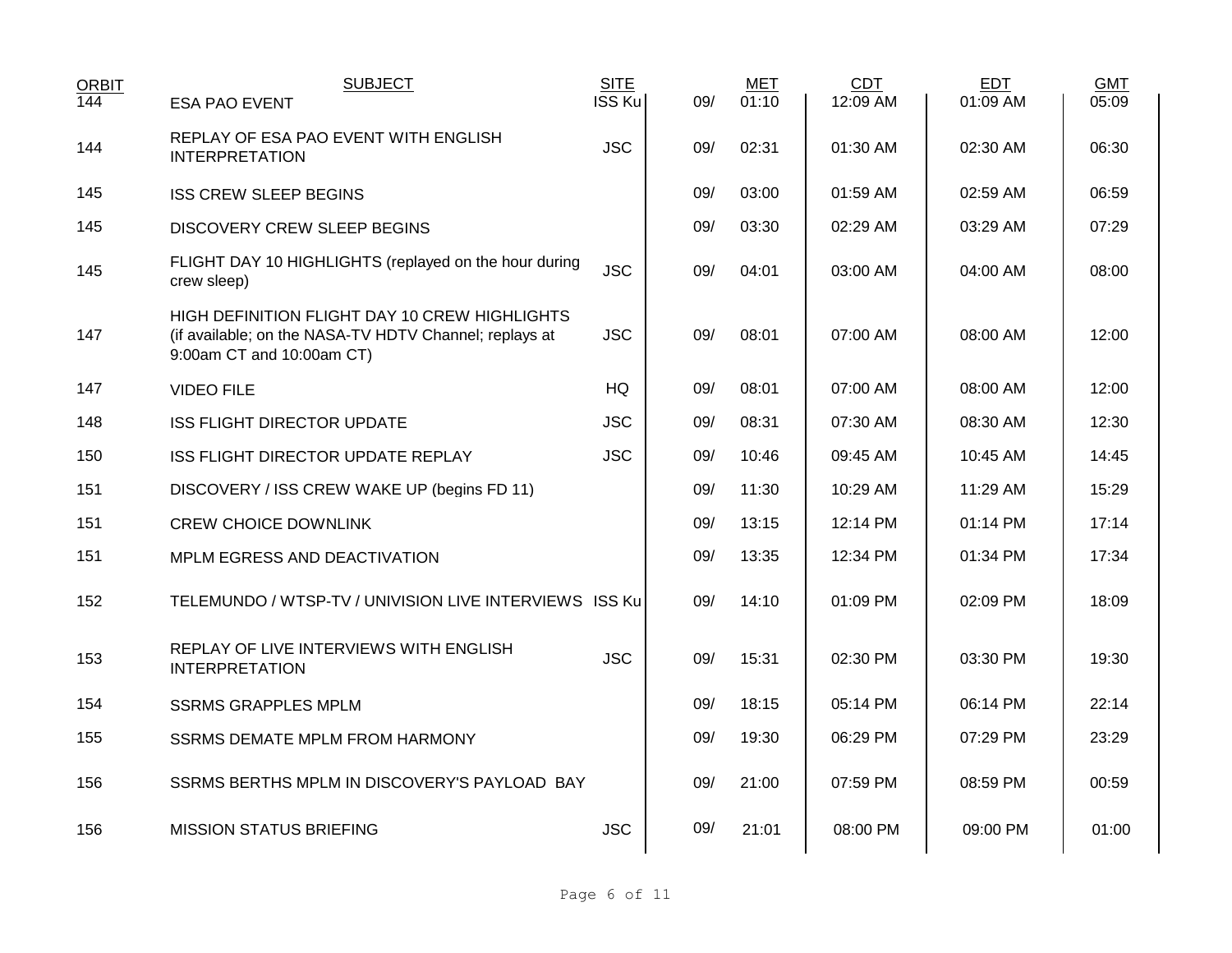| <b>ORBIT</b><br>157 | <b>SUBJECT</b><br>FAREWELL AND HATCH CLOSURE                                                                                         | <b>SITE</b>   | 09/ | <b>MET</b><br>22:30 | <b>CDT</b><br>09:29 PM | <b>EDT</b><br>10:29 PM | <b>GMT</b><br>02:29 |  |
|---------------------|--------------------------------------------------------------------------------------------------------------------------------------|---------------|-----|---------------------|------------------------|------------------------|---------------------|--|
| 158                 | RENDEZVOUS TOOL CHECKOUT                                                                                                             |               | 09/ | 22:50               | 09:49 PM               | 10:49 PM               | 02:49               |  |
| 158                 | CENTERLINE CAMERA INSTALLATION                                                                                                       |               | 09/ | 23:50               | 10:49 PM               | 11:49 PM               | 03:49               |  |
|                     | <b>TUESDAY, SEPTEMBER 8</b>                                                                                                          | FD 11 / FD 12 |     |                     |                        |                        |                     |  |
| 160                 | <b>ISS CREW SLEEP BEGINS</b>                                                                                                         |               | 10/ | 02:30               | 01:29 AM               | 02:29 AM               | 06:29               |  |
| 160                 | DISCOVERY CREW SLEEP BEGINS                                                                                                          |               | 10/ | 03:00               | 01:59 AM               | 02:59 AM               | 06:59               |  |
| 161                 | FLIGHT DAY 11 HIGHLIGHTS (replayed on the hour during<br>crew sleep)                                                                 | <b>JSC</b>    | 10/ | 03:01               | 02:00 AM               | 03:00 AM               | 07:00               |  |
| 162                 | <b>VIDEO FILE</b>                                                                                                                    | HQ            | 10/ | 07:01               | 06:00 AM               | 07:00 AM               | 11:00               |  |
| 163                 | HIGH DEFINITION FLIGHT DAY 11 CREW HIGHLIGHTS<br>(if available; on the NASA-TV HDTV Channel; replays at<br>9:00am CT and 10:00am CT) | <b>JSC</b>    | 10/ | 08:01               | 07:00 AM               | 08:00 AM               | 12:00               |  |
| 164                 | <b>ISS FLIGHT DIRECTOR UPDATE</b>                                                                                                    | <b>JSC</b>    | 10/ | 08:31               | 07:30 AM               | 08:30 AM               | 12:30               |  |
| 165                 | ISS FLIGHT DIRECTOR UPDATE REPLAY                                                                                                    | <b>JSC</b>    | 10/ | 09:46               | 08:45 AM               | 09:45 AM               | 13:45               |  |
| 166                 | DISCOVERY / ISS CREW WAKE UP (begins FD 12)                                                                                          |               | 10/ | 11:00               | 09:59 AM               | 10:59 AM               | 14:59               |  |
| 169                 | <b>DISCOVERY UNDOCKS FROM ISS</b>                                                                                                    |               | 10/ | 15:28               | 02:27 PM               | 03:27 PM               | 19:27               |  |
| 168                 | DISCOVERY FLYAROUND OF ISS BEGINS                                                                                                    |               | 10/ | 15:53               | 02:52 PM               | 03:52 PM               | 19:52               |  |
| 169                 | FINAL SEPARATION FROM ISS                                                                                                            |               | 10/ | 17:11               | 04:10 PM               | 05:10 PM               | 21:10               |  |
| 170                 | RMS / OBSS LATE INSPECTION OF DISCOVERY'S TPS<br><b>BEGINS</b>                                                                       |               | 10/ | 19:00               | 05:59 PM               | 06:59 PM               | 22:59               |  |
| 172                 | <b>MISSION STATUS BRIEFING</b>                                                                                                       | <b>JSC</b>    | 10/ | 21:01               | 08:00 PM               | 09:00 PM               | 01:00               |  |
| 173                 | <b>OBSS BERTH</b>                                                                                                                    |               | 10/ | 23:15               | 10:14 PM               | 11:14 PM               | 03:14               |  |
| 174                 | SHUTTLE VTR PLAYBACK OF UNDOCKING                                                                                                    |               | 11/ | 00:30               | 11:29 PM               | 12:29 AM               | 04:29               |  |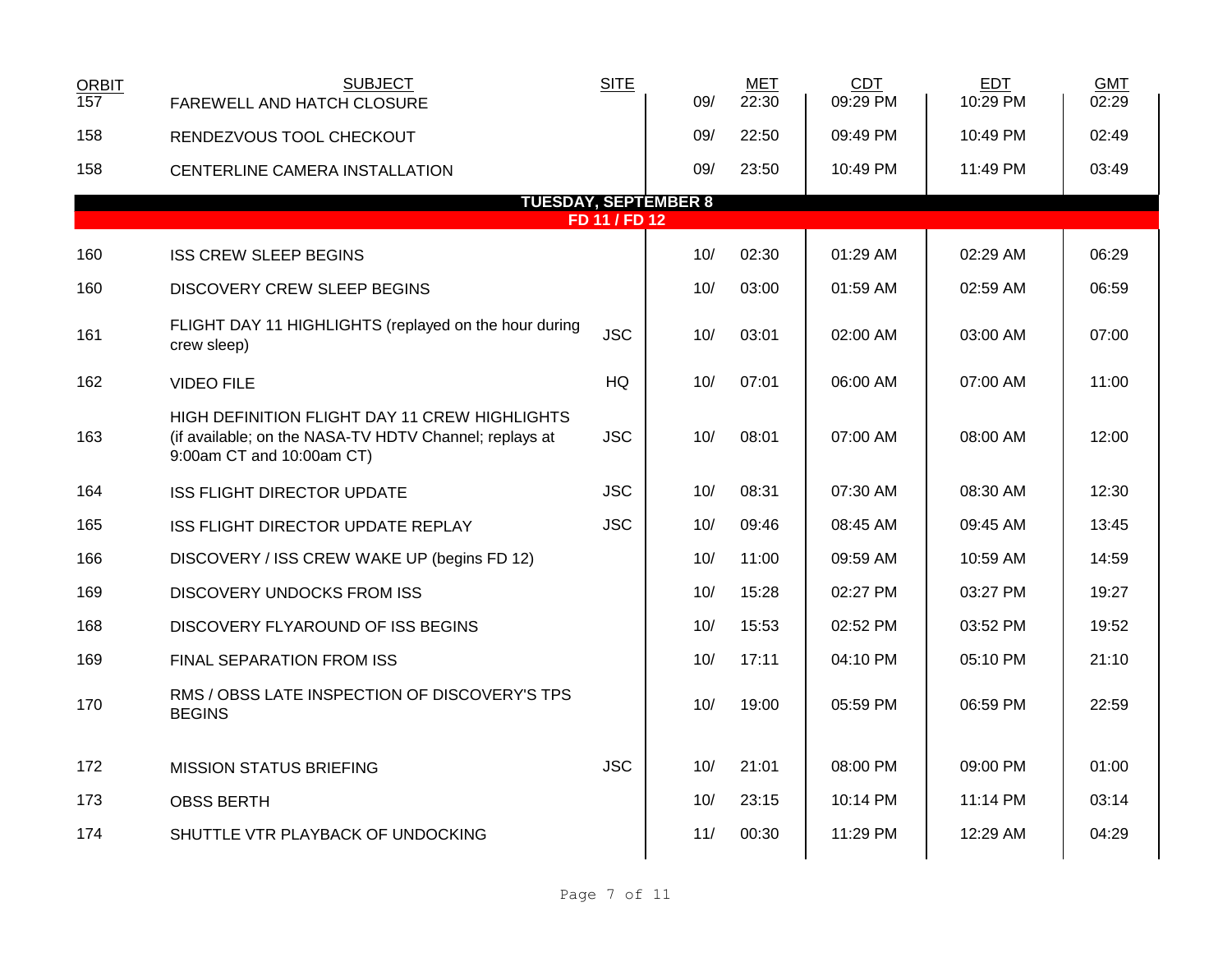| <b>ORBIT</b> | <b>SUBJECT</b>                                                                                                                                                                                                                                                                                                                                                                                                                                                                                                                                                                                                                                                                                                                                                                                                                                                                                                                                                                                                                                                                                                                                                                                                                                                                                                                                                                                                                                                                                                                                                                                                                                     | <b>SITE</b> |     | <b>MET</b> | <b>CDT</b> | <b>EDT</b> | <b>GMT</b> |
|--------------|----------------------------------------------------------------------------------------------------------------------------------------------------------------------------------------------------------------------------------------------------------------------------------------------------------------------------------------------------------------------------------------------------------------------------------------------------------------------------------------------------------------------------------------------------------------------------------------------------------------------------------------------------------------------------------------------------------------------------------------------------------------------------------------------------------------------------------------------------------------------------------------------------------------------------------------------------------------------------------------------------------------------------------------------------------------------------------------------------------------------------------------------------------------------------------------------------------------------------------------------------------------------------------------------------------------------------------------------------------------------------------------------------------------------------------------------------------------------------------------------------------------------------------------------------------------------------------------------------------------------------------------------------|-------------|-----|------------|------------|------------|------------|
|              | <b>WEDNESDAY, SEPTEMBER 9</b><br>FD 12 / FD 13<br>11/<br>03:00<br>01:59 AM<br>02:59 AM<br>06:59<br><b>DISCOVERY CREW SLEEP BEGINS</b><br>FLIGHT DAY 12 HIGHLIGHTS (replayed on the hour during<br><b>JSC</b><br>11/<br>03:01<br>02:00 AM<br>03:00 AM<br>07:00<br>crew sleep)<br>HIGH DEFINITION FLIGHT DAY 12 CREW HIGHLIGHTS<br><b>JSC</b><br>11/<br>08:01<br>07:00 AM<br>12:00<br>(if available; on the NASA-TV HDTV Channel; replays at<br>08:00 AM<br>9:00am CT and 10:00am CT)<br><b>HQ</b><br>11/<br>09:01<br>08:00 AM<br>09:00 AM<br>13:00<br><b>VIDEO FILE</b><br>11/<br>11:00<br>14:59<br>DISCOVERY CREW WAKE UP (begins FD 13)<br>09:59 AM<br>10:59 AM<br>11/<br>18:04<br>14:05<br>01:04 PM<br>02:04 PM<br><b>CABIN STOWAGE BEGINS</b><br>HUBBLE SPACE TELESCOPE EARLY RELEASE<br><b>HQ</b><br>11/<br>OBSERVATION NEWS CONFERENCE (NASA-TV Public<br>15:01<br>02:00 PM<br>03:00 PM<br>19:00<br>Channel #101 only)<br>11/<br>15:10<br>02:09 PM<br>03:09 PM<br>19:09<br><b>FCS CHECKOUT</b><br>STS-125 CREW NEWS CONFERENCE (NASA-TV Public<br>HQ<br>11/<br>16:01<br>03:00 PM<br>20:00<br>04:00 PM<br>Channel #101 only)<br>11/<br>16:20<br>20:19<br>03:19 PM<br>04:19 PM<br><b>RCS HOT-FIRE TEST</b><br>CBS NEWS / ABC NEWS / CNN LIVE INTERVIEWS<br><b>TDRE</b><br>11/<br>17:35<br>21:34<br>04:34 PM<br>05:34 PM<br>11/<br><b>JSC</b><br>18:16<br>22:15<br>POST MISSION MANAGEMENT TEAM BRIEFING<br>05:15 PM<br>06:15 PM<br>11/<br><b>JSC</b><br>BOUNDARY LAYER TRANSITION / HYTHIRM BRIEFING<br>20:01<br>07:00 PM<br>08:00 PM<br>00:00<br>11/<br><b>JSC</b><br>21:01<br>08:00 PM<br>09:00 PM<br>01:00<br><b>MISSION STATUS BRIEFING</b> |             |     |            |            |            |            |
| 176          |                                                                                                                                                                                                                                                                                                                                                                                                                                                                                                                                                                                                                                                                                                                                                                                                                                                                                                                                                                                                                                                                                                                                                                                                                                                                                                                                                                                                                                                                                                                                                                                                                                                    |             |     |            |            |            |            |
| 177          |                                                                                                                                                                                                                                                                                                                                                                                                                                                                                                                                                                                                                                                                                                                                                                                                                                                                                                                                                                                                                                                                                                                                                                                                                                                                                                                                                                                                                                                                                                                                                                                                                                                    |             |     |            |            |            |            |
| 179          |                                                                                                                                                                                                                                                                                                                                                                                                                                                                                                                                                                                                                                                                                                                                                                                                                                                                                                                                                                                                                                                                                                                                                                                                                                                                                                                                                                                                                                                                                                                                                                                                                                                    |             |     |            |            |            |            |
| 180          |                                                                                                                                                                                                                                                                                                                                                                                                                                                                                                                                                                                                                                                                                                                                                                                                                                                                                                                                                                                                                                                                                                                                                                                                                                                                                                                                                                                                                                                                                                                                                                                                                                                    |             |     |            |            |            |            |
| 182          |                                                                                                                                                                                                                                                                                                                                                                                                                                                                                                                                                                                                                                                                                                                                                                                                                                                                                                                                                                                                                                                                                                                                                                                                                                                                                                                                                                                                                                                                                                                                                                                                                                                    |             |     |            |            |            |            |
| 183          |                                                                                                                                                                                                                                                                                                                                                                                                                                                                                                                                                                                                                                                                                                                                                                                                                                                                                                                                                                                                                                                                                                                                                                                                                                                                                                                                                                                                                                                                                                                                                                                                                                                    |             |     |            |            |            |            |
| 183          |                                                                                                                                                                                                                                                                                                                                                                                                                                                                                                                                                                                                                                                                                                                                                                                                                                                                                                                                                                                                                                                                                                                                                                                                                                                                                                                                                                                                                                                                                                                                                                                                                                                    |             |     |            |            |            |            |
| 184          |                                                                                                                                                                                                                                                                                                                                                                                                                                                                                                                                                                                                                                                                                                                                                                                                                                                                                                                                                                                                                                                                                                                                                                                                                                                                                                                                                                                                                                                                                                                                                                                                                                                    |             |     |            |            |            |            |
| 184          |                                                                                                                                                                                                                                                                                                                                                                                                                                                                                                                                                                                                                                                                                                                                                                                                                                                                                                                                                                                                                                                                                                                                                                                                                                                                                                                                                                                                                                                                                                                                                                                                                                                    |             |     |            |            |            |            |
| 185          |                                                                                                                                                                                                                                                                                                                                                                                                                                                                                                                                                                                                                                                                                                                                                                                                                                                                                                                                                                                                                                                                                                                                                                                                                                                                                                                                                                                                                                                                                                                                                                                                                                                    |             |     |            |            |            |            |
| 185          |                                                                                                                                                                                                                                                                                                                                                                                                                                                                                                                                                                                                                                                                                                                                                                                                                                                                                                                                                                                                                                                                                                                                                                                                                                                                                                                                                                                                                                                                                                                                                                                                                                                    |             |     |            |            |            |            |
| 185          |                                                                                                                                                                                                                                                                                                                                                                                                                                                                                                                                                                                                                                                                                                                                                                                                                                                                                                                                                                                                                                                                                                                                                                                                                                                                                                                                                                                                                                                                                                                                                                                                                                                    |             |     |            |            |            |            |
| 186          |                                                                                                                                                                                                                                                                                                                                                                                                                                                                                                                                                                                                                                                                                                                                                                                                                                                                                                                                                                                                                                                                                                                                                                                                                                                                                                                                                                                                                                                                                                                                                                                                                                                    |             |     |            |            |            |            |
| 188          |                                                                                                                                                                                                                                                                                                                                                                                                                                                                                                                                                                                                                                                                                                                                                                                                                                                                                                                                                                                                                                                                                                                                                                                                                                                                                                                                                                                                                                                                                                                                                                                                                                                    |             |     |            |            |            |            |
| 188          | KOPRA'S RECUMBENT SEAT SET UP                                                                                                                                                                                                                                                                                                                                                                                                                                                                                                                                                                                                                                                                                                                                                                                                                                                                                                                                                                                                                                                                                                                                                                                                                                                                                                                                                                                                                                                                                                                                                                                                                      |             | 11/ | 22:10      | 09:09 PM   | 10:09 PM   | 02:09      |
| 189          | <b>KU-BAND ANTENNA STOWAGE</b>                                                                                                                                                                                                                                                                                                                                                                                                                                                                                                                                                                                                                                                                                                                                                                                                                                                                                                                                                                                                                                                                                                                                                                                                                                                                                                                                                                                                                                                                                                                                                                                                                     |             | 11/ | 23:35      | 10:34 PM   | 11:34 PM   | 03:34      |
|              |                                                                                                                                                                                                                                                                                                                                                                                                                                                                                                                                                                                                                                                                                                                                                                                                                                                                                                                                                                                                                                                                                                                                                                                                                                                                                                                                                                                                                                                                                                                                                                                                                                                    |             |     |            |            |            |            |

**THURSDAY, SEPTEMBER 10 FD 13 / FD 14**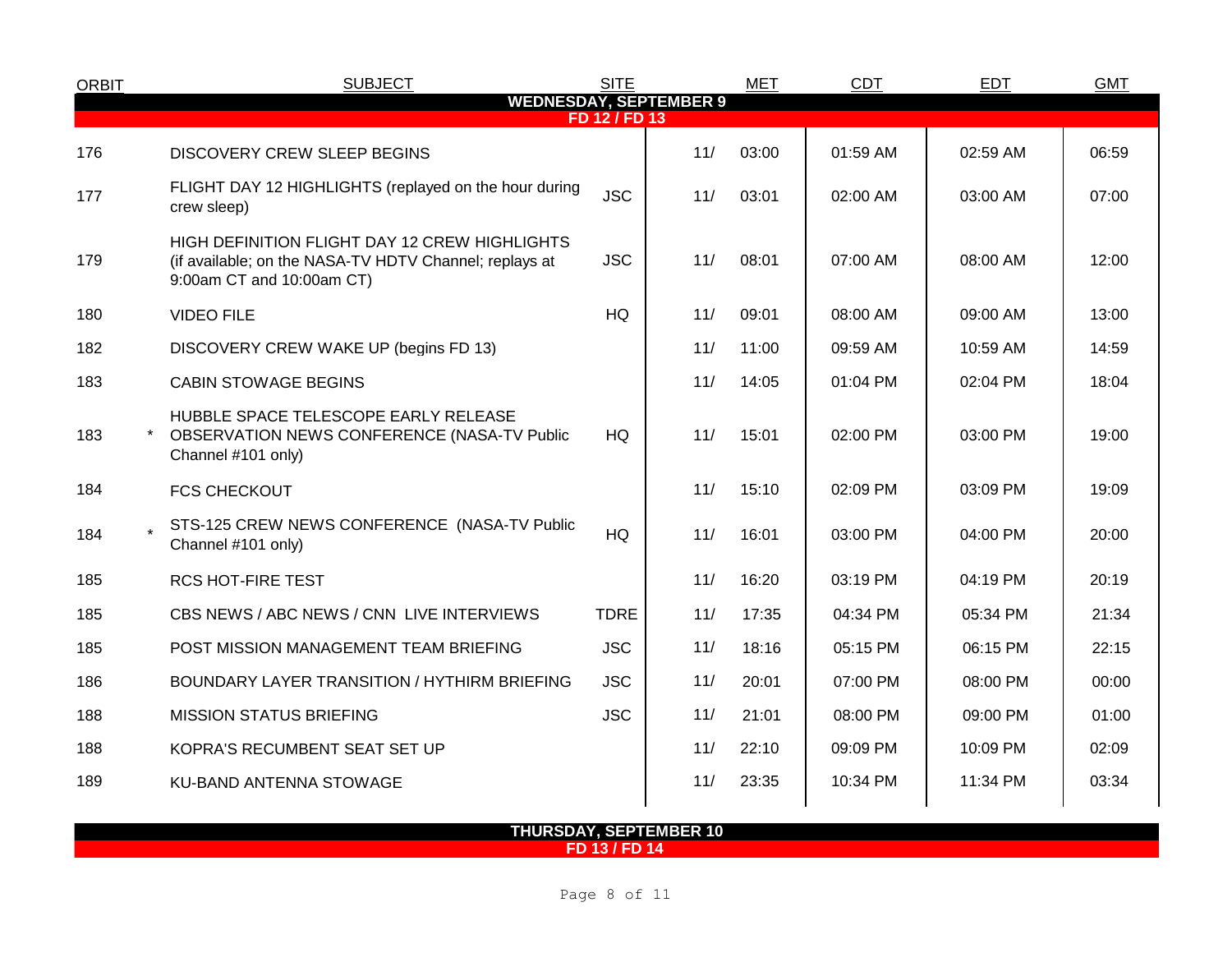| <b>ORBIT</b> | <b>SUBJECT</b>                                                                                                                              | <b>SITE</b>        |     | <b>MET</b> | <b>CDT</b>        | <b>EDT</b> | <b>GMT</b> |  |
|--------------|---------------------------------------------------------------------------------------------------------------------------------------------|--------------------|-----|------------|-------------------|------------|------------|--|
| 192          | <b>DISCOVERY CREW SLEEP BEGINS</b>                                                                                                          |                    | 12/ | 03:00      | 01:59 AM          | 02:59 AM   | 06:59      |  |
| 192          | FLIGHT DAY 13 HIGHLIGHTS (replayed on the hour during<br>crew sleep)                                                                        | <b>JSC</b>         | 12/ | 03:01      | 02:00 AM          | 03:00 AM   | 07:00      |  |
| 195          | <b>HIGH DEFINITION FLIGHT DAY 13 CREW HIGHLIGHTS</b><br>(if available; on the NASA-TV HDTV Channel; replays at<br>9:00am CT and 10:00am CT) | <b>JSC</b>         | 12/ | 08:01      | $07:00$ AM        | 08:00 AM   | 12:00      |  |
| 197          | DISCOVERY CREW WAKE UP (begins FD 14)                                                                                                       |                    | 12/ | 11:00      | 09:59 AM          | 10:59 AM   | 14:59      |  |
| 198          | HTV LAUNCH COVERAGE BEGINS (launch scheduled at<br>12:01pm CT)                                                                              | JSC/<br><b>TAN</b> | 12/ | 12:46      | 11:45 AM          | 12:45 PM   | 16:45      |  |
| 198          | <b>DEORBIT PREPARATIONS BEGIN</b>                                                                                                           |                    | 12/ | 14:05      | 01:04 PM          | 02:04 PM   | 18:04      |  |
| 200          | PAYLOAD BAY DOOR CLOSING                                                                                                                    |                    | 12/ | 15:24      | 02:23 PM          | 03:23 PM   | 19:23      |  |
| 201          | <b>DEORBIT BURN</b>                                                                                                                         |                    | 12/ | 18:04      | 05:03 PM          | 06:03 PM   | 22:03      |  |
| 202          | MILA C-BAND RADAR ACQUISITION OF DISCOVERY                                                                                                  |                    | 12/ | 18:54      | 05:53 PM          | 06:53 PM   | 22:53      |  |
| 202          | <b>KSC LANDING</b>                                                                                                                          | <b>KSC</b>         | 12/ | 19:07      | 06:06 PM          | 07:06 PM   | 23:06      |  |
|              | POST-LANDING NEWS CONFERENCE                                                                                                                | <b>KSC</b>         |     |            | NET L+2 HRS.      |            |            |  |
|              | ENTRY FLIGHT CONTROL TEAM VIDEO REPLAY<br>(replayed after Post-Landing News Conference)                                                     | <b>JSC</b>         |     |            | $\sim$ L+3 HRS.   |            |            |  |
|              | STS-128 MISSION HIGHLIGHTS VIDEO REPLAY<br>(replayed after Entry Flight Control Team Video)                                                 | <b>JSC</b>         |     |            | $\sim$ L+3.5 HRS. |            |            |  |
|              | <b>DEFINITION OF TERMS</b>                                                                                                                  |                    |     |            |                   |            |            |  |
|              |                                                                                                                                             |                    |     |            |                   |            |            |  |

AMC: Americom Satellite<br>
ARS: Air Revitalization Sy<br>
ATA: Ammonia Tank Ass

ARS: Air Revitalization System

ATA: Ammonia Tank Assembly

CBM: Common Berthing Mechanism

CST: Central Standard Time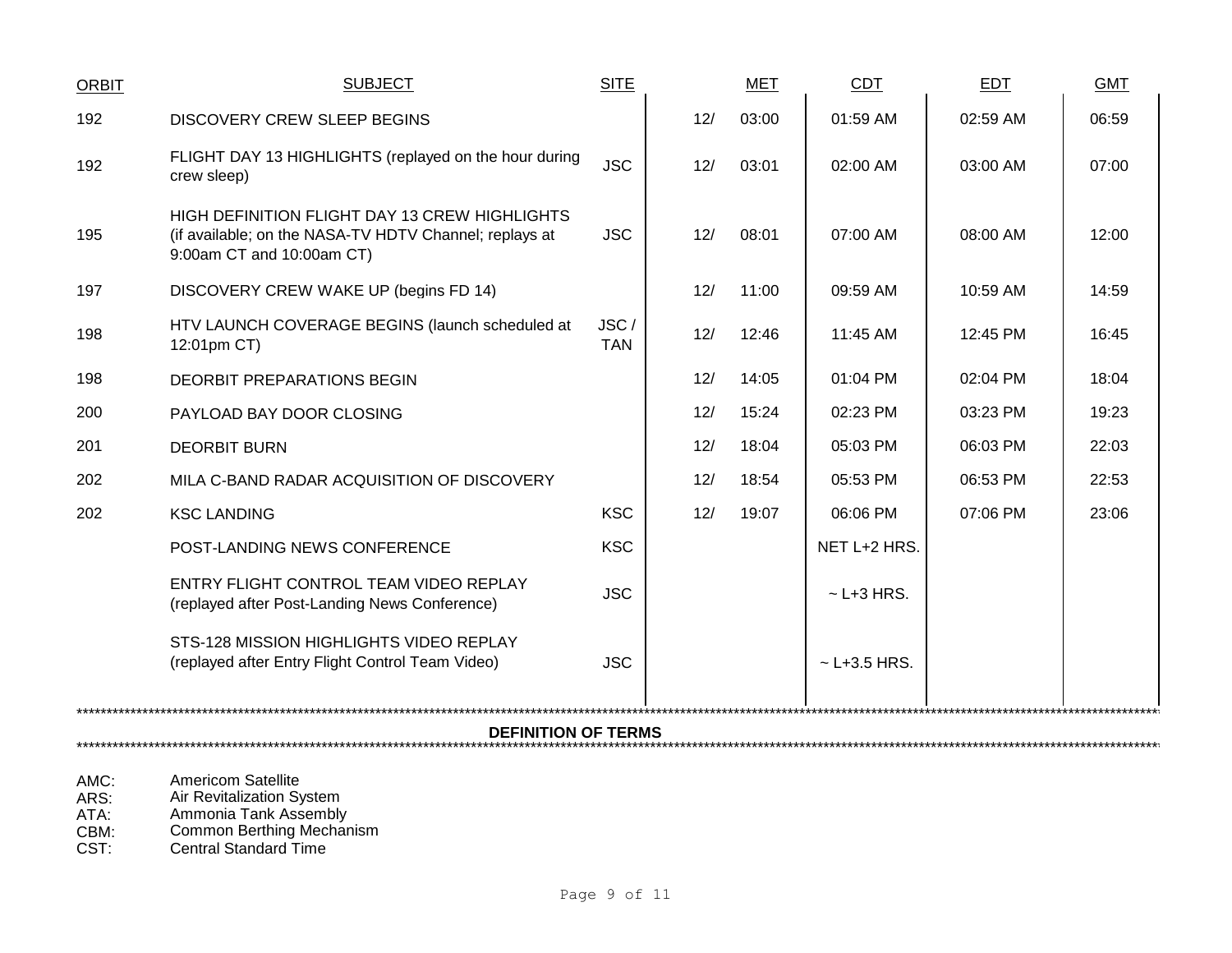| <b>ORBIT</b>    | <b>SUBJECT</b>                                                                                              | <b>SITE</b> | <b>MET</b> | <b>CDT</b> | EDT | <b>GMT</b> |
|-----------------|-------------------------------------------------------------------------------------------------------------|-------------|------------|------------|-----|------------|
| CHECS:          | Crew Health Care System                                                                                     |             |            |            |     |            |
|                 | C.O.L.B.E.R.T. - Combined Operational Load Bearing External Resistance Treadmill                            |             |            |            |     |            |
| Destiny:        | U.S. Laboratory on ISS                                                                                      |             |            |            |     |            |
| EMU:            | <b>Extravehicular Mobility Unit</b>                                                                         |             |            |            |     |            |
| EST:            | Eastern Standard Time                                                                                       |             |            |            |     |            |
| EUTEF:          | European Technology Exposure Facility                                                                       |             |            |            |     |            |
| EVA:            | <b>Extravehicular Activity</b>                                                                              |             |            |            |     |            |
| FCS:            | <b>Flight Control System</b>                                                                                |             |            |            |     |            |
| FD:             | <b>Flight Day</b>                                                                                           |             |            |            |     |            |
| FIR:            | <b>Fluids Integration Rack</b>                                                                              |             |            |            |     |            |
| GMT:            | <b>Greenwich Mean Time</b>                                                                                  |             |            |            |     |            |
| HARMONY: Node 2 |                                                                                                             |             |            |            |     |            |
| HD:             | <b>High Definition Television</b>                                                                           |             |            |            |     |            |
| HQ:             | <b>NASA Headquarters</b>                                                                                    |             |            |            |     |            |
| HTV:            | Japanese H-II Transfer Vehicle                                                                              |             |            |            |     |            |
| HYTHIRM:        | Hypersonic Thermodynamic Infrared Measurements                                                              |             |            |            |     |            |
| ISS:            | <b>International Space Station</b>                                                                          |             |            |            |     |            |
| JSC:            | Johnson Space Center                                                                                        |             |            |            |     |            |
| KSC:            | <b>Kennedy Space Center</b>                                                                                 |             |            |            |     |            |
| Ŀ.              | Launch or Landing time                                                                                      |             |            |            |     |            |
| LIMO:           | Live Interview Media Outlet channel                                                                         |             |            |            |     |            |
| LMC:            | Lightweight Mission Peculiar Equipment Support Structure Carrier                                            |             |            |            |     |            |
| MECO:           | Main Engine Cut-Off                                                                                         |             |            |            |     |            |
| MELFI:          | Minus Eighty-Degree Laboratory Freezer for ISS                                                              |             |            |            |     |            |
| MET:            | Mission Elapsed Time, which begins at the moment of launch and is read: DAYS/HOURS:MINUTES. LAUNCH=00/00:00 |             |            |            |     |            |
| <b>MILA</b>     | Merritt Island, Florida Tracking Station                                                                    |             |            |            |     |            |
| MISSE:          | Materials International Space Station Experiment                                                            |             |            |            |     |            |
| MMT:            | <b>Mission Management Team</b>                                                                              |             |            |            |     |            |
| <b>MPLM</b>     | Multi-Purpose Logistics Module                                                                              |             |            |            |     |            |
| MS:             | <b>Mission Specialist</b>                                                                                   |             |            |            |     |            |
| MSRR:           | Materials Science Research Rack                                                                             |             |            |            |     |            |
| NET:            | No Earlier Than                                                                                             |             |            |            |     |            |
| OBSS:           | Orbiter Boom Sensor System                                                                                  |             |            |            |     |            |
| ODS:            | <b>Orbiter Docking System</b>                                                                               |             |            |            |     |            |
| OMS:            | <b>Orbital Maneuvering System</b>                                                                           |             |            |            |     |            |
| PAO:            | Public Affairs office                                                                                       |             |            |            |     |            |
| PAS:            | Payload Attachment System                                                                                   |             |            |            |     |            |
| RCS:            | <b>Reaction Control System</b>                                                                              |             |            |            |     |            |
| RGA:            | Rate Gyro Assembly on ISS                                                                                   |             |            |            |     |            |
| RMS:            | Remote Manipulator System on Discovery                                                                      |             |            |            |     |            |
| RPCM:           | Remote Power Control Module                                                                                 |             |            |            |     |            |
| RPM:            | Rendezvous Pitch Maneuver                                                                                   |             |            |            |     |            |
| $S0$ :          | <b>Starboard Zero Truss Segment</b>                                                                         |             |            |            |     |            |
| $S1$ :          | <b>Starboard One Truss Segment</b>                                                                          |             |            |            |     |            |